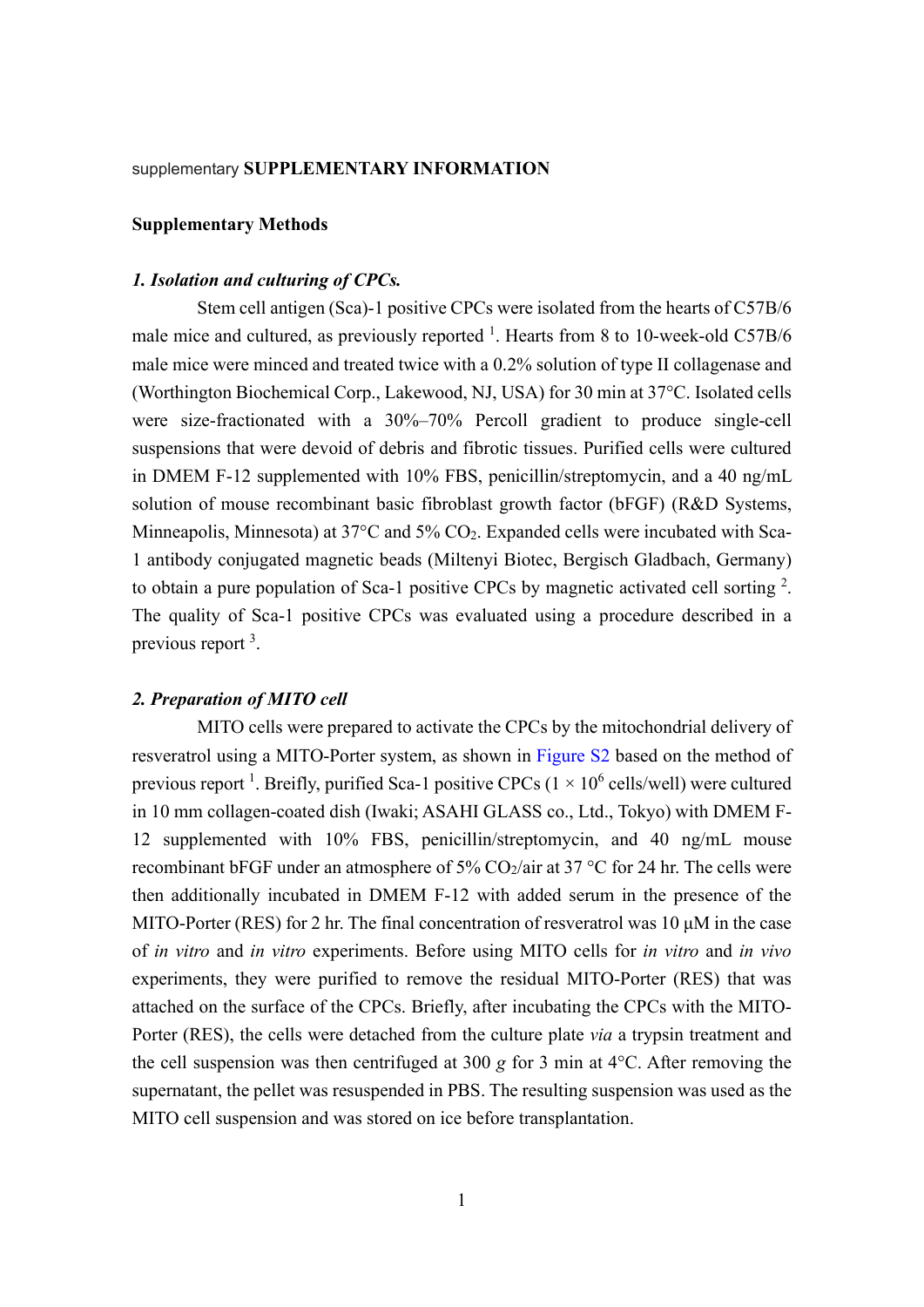# 3. Cellular uptake analysis.

Cellular uptake of the RP/S2-MITO-Porter (RES), the S2-MITO-Porter (RES) or the DOPE/SM-LP (RES) by CPCs were evaluatd by flow cytometry, as previously reported <sup>4</sup>. CPCs ( $1 \times 10^5$  cells/well) were seeded on a six-well collagen-coated plate (Iwaki) with DMEM F-12, containing 10% FBS under an atmosphere of 5%  $CO<sub>2</sub>/air$  at 37°C for 24 hr. The NBD-labelled carriers (final concentration of total lipid, 13.75 μM) were added to the CPCs. The cells were then incubated in serum-free medium for 1 h, and the medium was then removed. After washing the cells, they were analyzed by flow cytometry (Gallios; BEKMAN COULTER (Tokyo, Japan)) and Kallza software (BEKMAN COULTER),. The cells were excited with a 488 nm light, and the fluorescence detection channel was set to a 530 nm FL1 filter. Cellular uptake is expressed as the mean fluorescence intensity (MFI).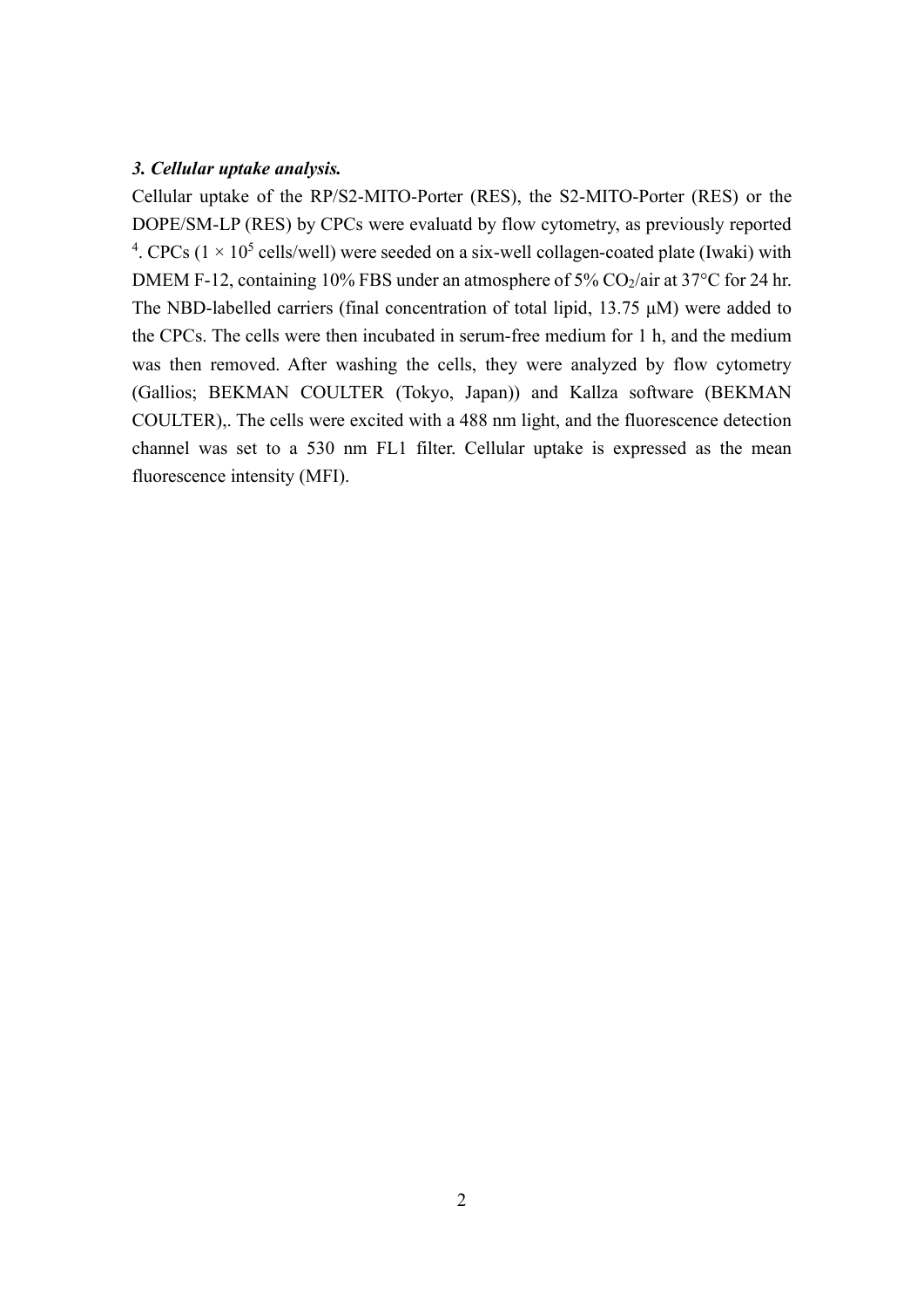# Supplementary Figure



Figure S1. Preparation of cardiac progenitor cells (CPCs) from mice heart tissue.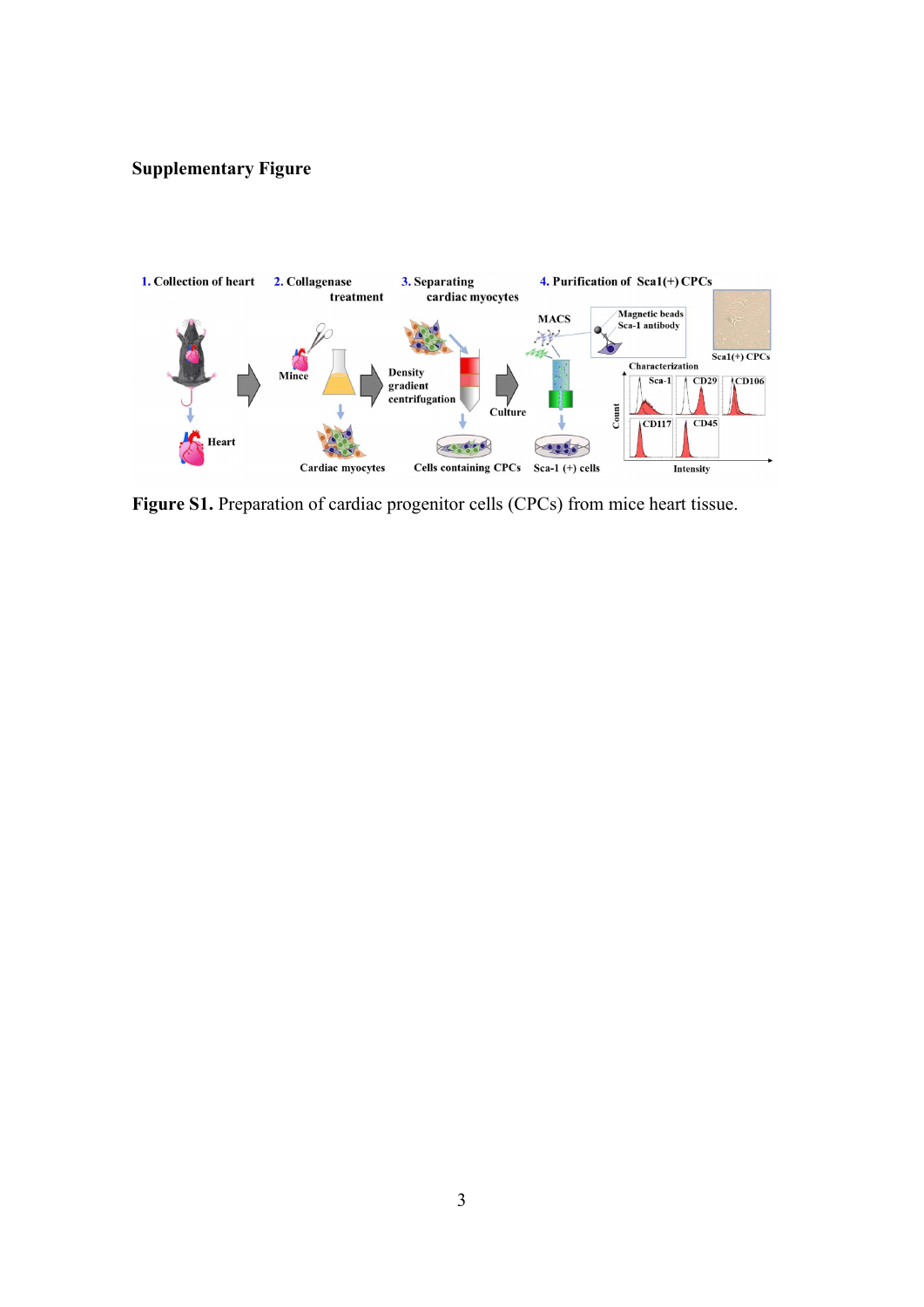

Figure S2. Procedure used to prepare mitochondria activated CPCs (MITO cells) by treatment with the RP/S2-MITO-Porter (RES).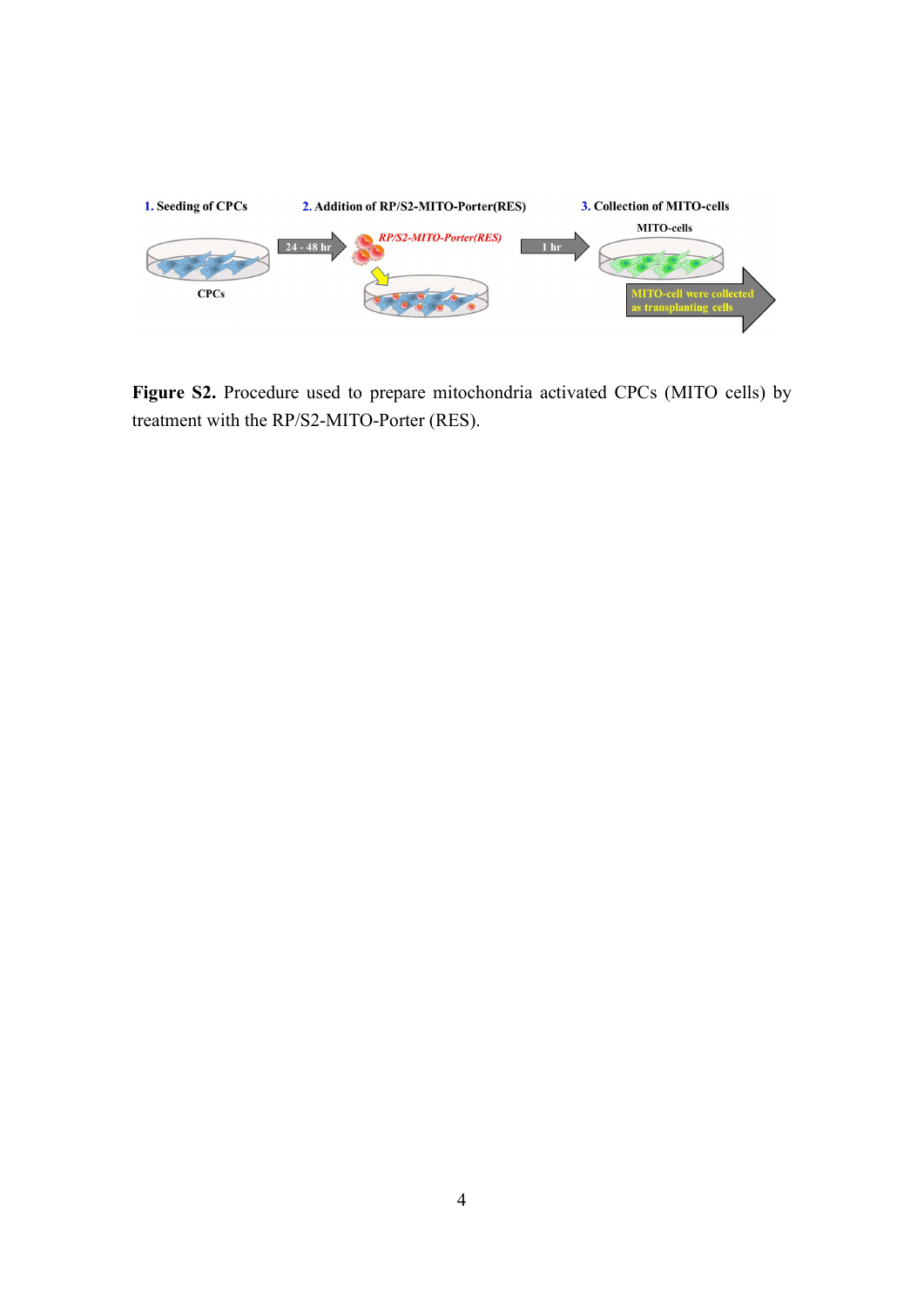

Figure S3. Comparison of LVDs and LVDd measured in echo between each group. Data are expressed as the mean  $\pm$  S.D. (n = 5-11). Significant differences (\*p < 0.05, \*\*p < 0.01) were calculated by SNK test followed by one-way ANOVA. LVDd: left ventricular enddiastolic diameter, LVDs: left ventricular end-systolic diameter, EF: ejection fraction.